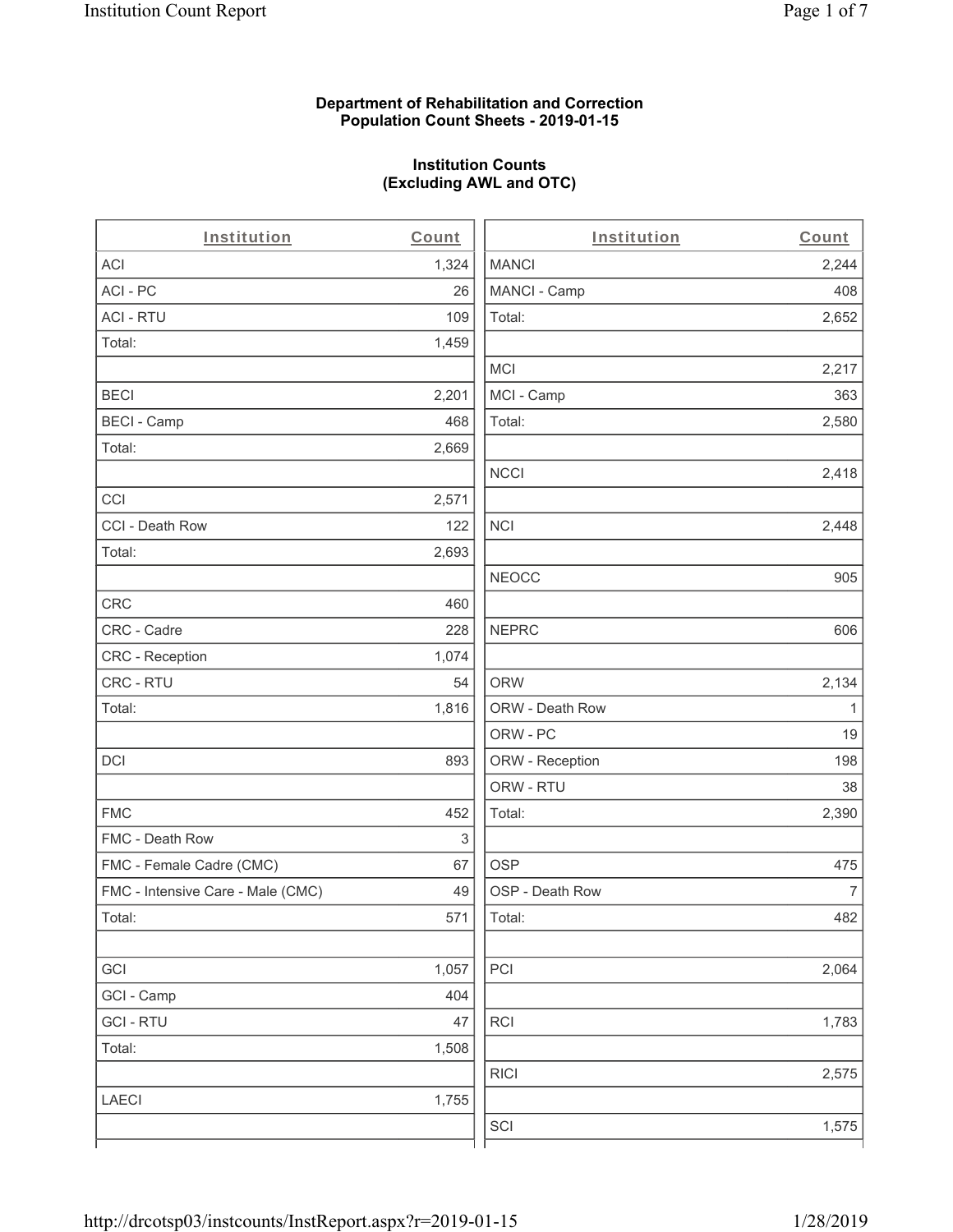|                          |       |                  | <b>Total Population:</b> | 48,881 |
|--------------------------|-------|------------------|--------------------------|--------|
|                          |       |                  |                          |        |
|                          |       | Total:           |                          | 1,340  |
|                          |       | WCI - RTU        |                          | 32     |
| Total:                   | 2,241 | <b>WCI</b>       |                          | 1,308  |
| MACI - Minimum           | 1,226 |                  |                          |        |
| <b>MACI</b>              | 1,015 | Total:           |                          | 789    |
|                          |       | <b>TOCI - PC</b> |                          | 84     |
| Total:                   | 1,352 | <b>TOCI</b>      |                          | 705    |
| <b>LORCI - Reception</b> | 958   |                  |                          |        |
| LORCI - Cadre            | 130   | Total:           |                          | 1,375  |
| <b>LORCI</b>             | 264   | TCI - Camp       |                          | 435    |
|                          |       | <b>TCI</b>       |                          | 940    |
| LOCI                     | 2,257 |                  |                          |        |
|                          |       | Total:           |                          | 1,303  |
| Total:                   | 2,382 | SOCF - RTU       |                          | 71     |
| LECI - Camp              | 158   | <b>SOCF</b>      |                          | 1,232  |
| LECI                     | 2,224 |                  |                          |        |

\* The Total Population includes 30 Offenders with Reason Codes 30 & 31. \*\* The Total Population includes 37 Offenders with Reason Code 0A.

# **Male Population by Security Level (Include AWL and Exclude OTC)**

| Security Level         |                   | <b>Body</b> | AWL | (-OTC) | Total  |
|------------------------|-------------------|-------------|-----|--------|--------|
| <b>Total Level E</b>   |                   | 1,069       | 14  | 13     | 1,070  |
| Total Level 4          |                   | 1,733       | 13  | 11     | 1,735  |
| Total Level 3          |                   | 11,625      | 138 | 115    | 11,648 |
| Total Level 2          |                   | 16,325      | 184 | 138    | 16,371 |
| Total Level 1          |                   | 13,947      | 152 | 79     | 14,020 |
| <b>Total Death Row</b> |                   | 134         | 3   |        | 136    |
|                        | <b>Total Male</b> | 44,833      | 504 | 357    | 44,980 |

#### **Female Population by Institution (Include AWL and Exclude OTC)**

| Institution              | <b>Body</b> | AWL |    | T <u>ota</u> r |
|--------------------------|-------------|-----|----|----------------|
| <b>DCI</b>               | 893         | 14  | 9  | 898            |
| <b>FMC</b>               | 16          |     |    | 18             |
| FMC - Female Cadre (CMC) | 67          |     |    | 67             |
| <b>NEPRC</b>             | 606         | 18  | ◠  | 622            |
| <b>ORW</b>               | 2,133       | 38  | 24 | 2,147          |
|                          |             |     |    |                |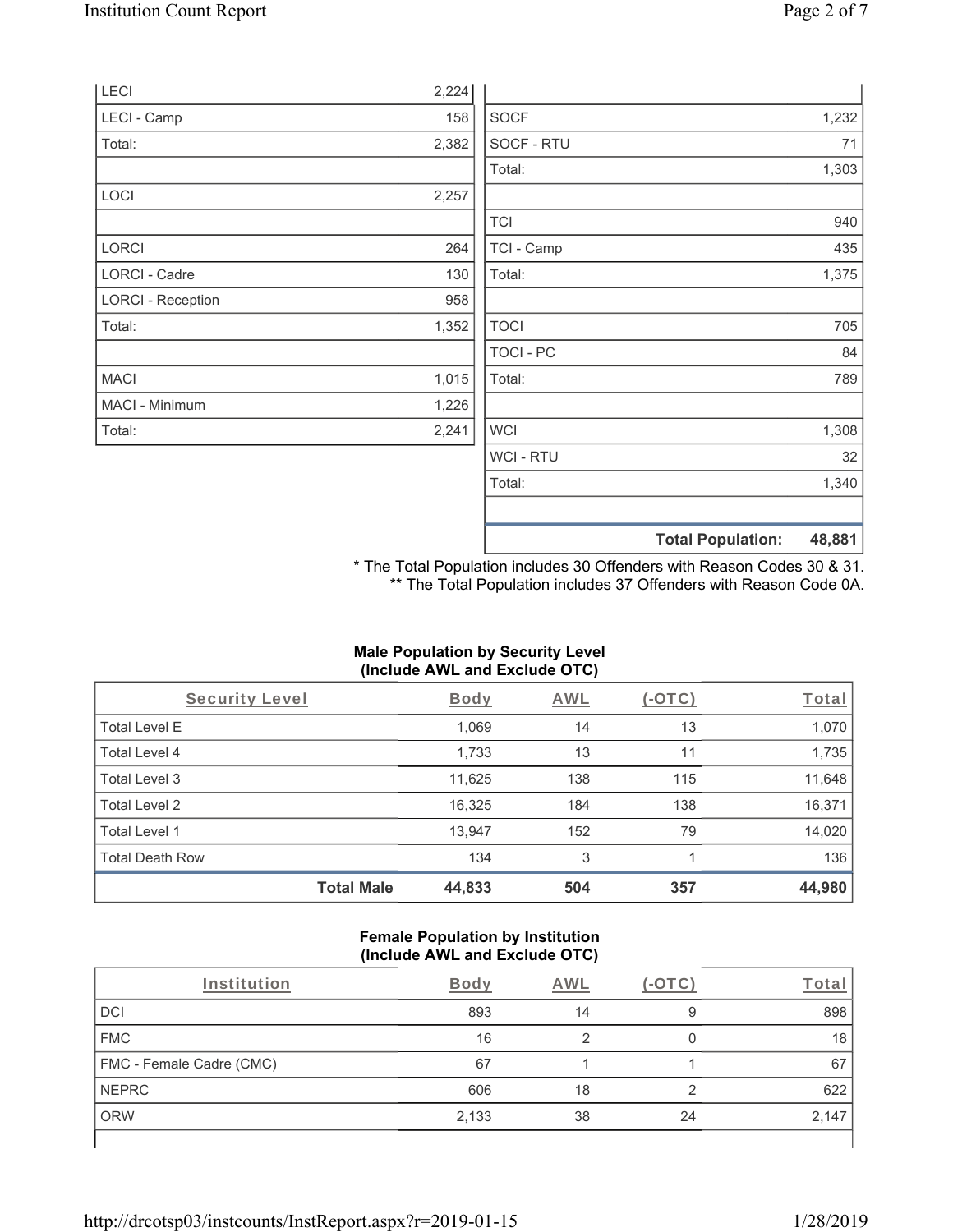| ORW - Death Row |                          |        | 0   |     |        |
|-----------------|--------------------------|--------|-----|-----|--------|
| ORW-PC          |                          | 19     | 0   |     | 19     |
| ORW - Reception |                          | 198    | 9   |     | 200    |
| ORW - RTU       |                          | 38     |     |     | 38     |
|                 | <b>Total Female</b>      | 3,971  | 82  | 43  | 4,010  |
|                 |                          |        |     |     |        |
|                 | <b>Total Population:</b> | 48,804 | 586 | 400 | 48,990 |

### **Male Population by Institution: Security Level 5 and E (Include AWL and Exclude OTC)**

| Institution     |                      | <b>Body</b>    | <b>AWL</b>          | $(-OTC)$            | Total            |
|-----------------|----------------------|----------------|---------------------|---------------------|------------------|
| ACI             |                      | $\sqrt{4}$     | $\mathsf{O}\xspace$ | $\mathbf 0$         | $\sqrt{4}$       |
| CRC             |                      | $\overline{7}$ | $\overline{2}$      | $\overline{2}$      | $\overline{7}$   |
| CRC - Reception |                      | $\overline{2}$ | $\mathsf{O}\xspace$ | $\mathsf{O}\xspace$ | $\sqrt{2}$       |
| CRC - RTU       |                      | $\overline{7}$ | $\mathsf{O}\xspace$ | $\mathsf 0$         | $\boldsymbol{7}$ |
| <b>FMC</b>      |                      | $\mathbf{1}$   | $\mathsf{O}\xspace$ | $\mathsf{O}\xspace$ | $\mathbf{1}$     |
| GCI             |                      | $\overline{2}$ | $\mathsf{O}\xspace$ | $\mathsf{O}\xspace$ | $\sqrt{2}$       |
| LAECI           |                      | $\mathfrak{S}$ | $\mathsf{O}$        | $\mathsf{O}\xspace$ | $\,$ 3 $\,$      |
| LECI            |                      | 19             | $\mathsf{O}$        | $\mathsf{O}\xspace$ | 19               |
| LOCI            |                      | $\overline{2}$ | $\mathsf{O}$        | $\mathsf{O}\xspace$ | $\sqrt{2}$       |
| LORCI           |                      | 8              | $\mathbf{1}$        | $\mathbf{1}$        | $\,8\,$          |
| <b>MACI</b>     |                      | 31             | $\mathsf{O}\xspace$ | $\mathsf 0$         | 31               |
| <b>MANCI</b>    |                      | 14             | $\mathbf{1}$        | $\mathbf{1}$        | 14               |
| MCI             |                      | $\overline{2}$ | $\mathsf 0$         | $\mathsf 0$         | $\sqrt{2}$       |
| <b>NEOCC</b>    |                      | 17             | $\mathsf{O}\xspace$ | $\mathsf{O}\xspace$ | 17               |
| <b>OSP</b>      |                      | 405            | $\overline{2}$      | $\mathbf{1}$        | 406              |
| <b>RCI</b>      |                      | 23             | $\mathsf{O}\xspace$ | $\mathsf{O}\xspace$ | 23               |
| <b>RICI</b>     |                      | 1              | $\mathsf{O}\xspace$ | $\mathsf 0$         | 1                |
| <b>SOCF</b>     |                      | 424            | $\overline{7}$      | $\overline{7}$      | 424              |
| <b>TCI</b>      |                      | $\overline{4}$ | $\mathsf{O}\xspace$ | $\mathsf 0$         | $\overline{4}$   |
| <b>TOCI</b>     |                      | 78             | $\mathsf{O}\xspace$ | $\mathsf{O}\xspace$ | 78               |
| <b>WCI</b>      |                      | $\,6\,$        | $\mathbf{1}$        | $\mathbf{1}$        | $\,6\,$          |
| WCI - RTU       |                      | $9\,$          | $\mathsf{O}\xspace$ | $\mathsf{O}\xspace$ | $9\,$            |
|                 | <b>Total Level 5</b> | 1,069          | 14                  | 13                  | 1,070            |

# **Male Population by Institution: Security Level 4 (Include AWL and Exclude OTC)**

| Institution | $\sim$<br>N V | <b>AWL</b> | ota. |
|-------------|---------------|------------|------|
| ACI         |               |            |      |
|             |               |            |      |

http://drcotsp03/instcounts/InstReport.aspx?r=2019-01-15 1/28/2019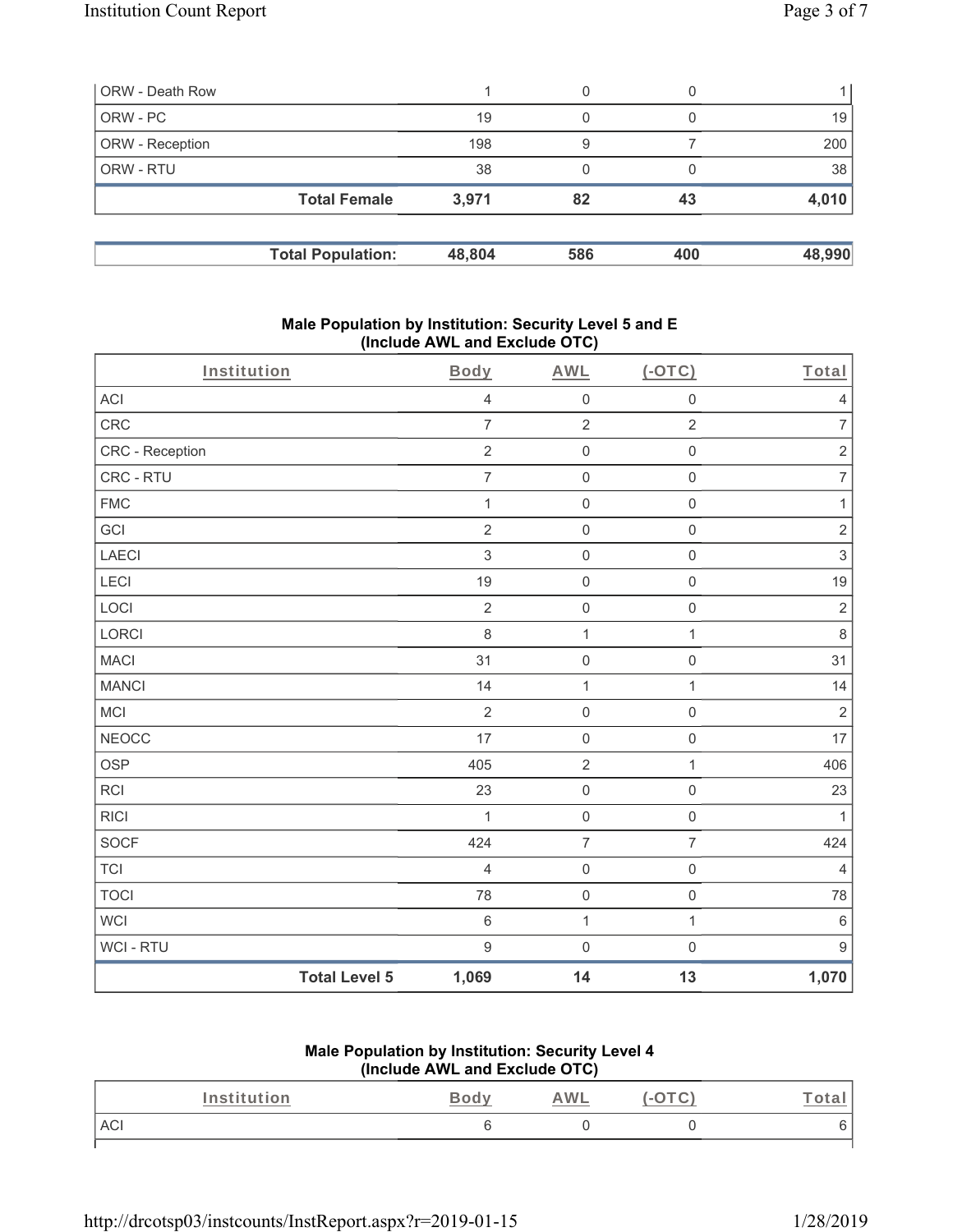| CRC                               | 14              | $\mathsf{O}\xspace$ | $\mathbf 0$         | 14             |
|-----------------------------------|-----------------|---------------------|---------------------|----------------|
| CRC - Reception                   | 12              | $\mathsf{O}\xspace$ | $\mathsf{O}\xspace$ | 12             |
| CRC - RTU                         | 10              | $\mathbf 0$         | $\mathsf{O}\xspace$ | 10             |
| <b>FMC</b>                        | $\mathfrak{S}$  | $\mathsf{O}\xspace$ | $\mathbf 0$         | $\mathfrak{S}$ |
| FMC - Intensive Care - Male (CMC) | $\mathbf{1}$    | $\mathbf 0$         | $\mathsf{O}\xspace$ | $\mathbf{1}$   |
| LECI                              | 12              | $\mathsf{O}\xspace$ | $\mathbf 0$         | 12             |
| LOCI                              | $\mathbf 0$     | 5                   | 5                   | $\mathbf 0$    |
| LORCI                             | $\overline{5}$  | $\overline{2}$      | $\overline{2}$      | $\sqrt{5}$     |
| LORCI - Cadre                     | $\mathbf{1}$    | $\mathsf{O}\xspace$ | $\mathsf{O}\xspace$ | $\mathbf{1}$   |
| <b>LORCI - Reception</b>          | $\overline{2}$  | $\mathbf 0$         | $\mathsf{O}\xspace$ | $\sqrt{2}$     |
| <b>MACI</b>                       | 40              | $\mathbf 0$         | $\mathsf{O}\xspace$ | 40             |
| <b>MANCI</b>                      | 15              | $\mathsf{O}\xspace$ | $\mathsf{O}\xspace$ | 15             |
| MCI                               | $\mathbf{1}$    | $\boldsymbol{0}$    | $\mathsf 0$         | $\mathbf{1}$   |
| NCI                               | $\mathbf{1}$    | $\mathsf{O}\xspace$ | $\mathsf{O}\xspace$ | $\mathbf{1}$   |
| <b>NEOCC</b>                      | 8               | $\mathbf 0$         | $\mathbf 0$         | $\,8\,$        |
| <b>OSP</b>                        | 41              | $\boldsymbol{0}$    | $\mathsf 0$         | 41             |
| RCI                               | $\overline{2}$  | $\mathsf{O}\xspace$ | 0                   | $\overline{2}$ |
| <b>SOCF</b>                       | 805             | $\sqrt{3}$          | $\overline{2}$      | 806            |
| SOCF - RTU                        | 71              | $\mathsf{O}\xspace$ | $\mathsf 0$         | 71             |
| <b>TCI</b>                        | $6\phantom{1}6$ | $\mathsf{O}\xspace$ | $\mathsf{O}\xspace$ | $\,6\,$        |
| <b>TOCI</b>                       | 616             | $\sqrt{3}$          | $\overline{2}$      | 617            |
| <b>TOCI - PC</b>                  | 20              | $\mathsf{O}\xspace$ | $\mathsf 0$         | 20             |
| <b>WCI</b>                        | 36              | $\mathsf{O}\xspace$ | $\mathbf 0$         | 36             |
| WCI - RTU                         | 5               | $\boldsymbol{0}$    | $\mathsf{O}\xspace$ | $\sqrt{5}$     |
| <b>Total Level 4</b>              | 1,733           | 13                  | 11                  | 1,735          |

# **Male Population by Institution: Security Level 3 (Include AWL and Exclude OTC)**

| Institution                       | <b>Body</b>    | <b>AWL</b>   | $(-OTC)$     | <b>Total</b> |
|-----------------------------------|----------------|--------------|--------------|--------------|
| <b>ACI</b>                        | 17             |              | <sup>0</sup> | 18           |
| ACI-PC                            |                | $\Omega$     | <sup>0</sup> |              |
| CRC                               | 207            | 7            | ⇁            | 207          |
| CRC - Cadre                       | 118            | 0            |              | 118          |
| CRC - Reception                   | 580            | 11           | 11           | 580          |
| <b>CRC - RTU</b>                  | 37             | $\mathbf{0}$ | $\Omega$     | 37           |
| <b>FMC</b>                        | 11             | 3            | 0            | 14           |
| FMC - Intensive Care - Male (CMC) | $\overline{4}$ | $\Omega$     | $\Omega$     | 4            |
| <b>LAECI</b>                      | 13             |              | <sup>0</sup> | 14           |
| <b>LECI</b>                       | 2,164          | 12           | 10           | 2,166        |
| LOCI                              | 3              | 0            |              | 3            |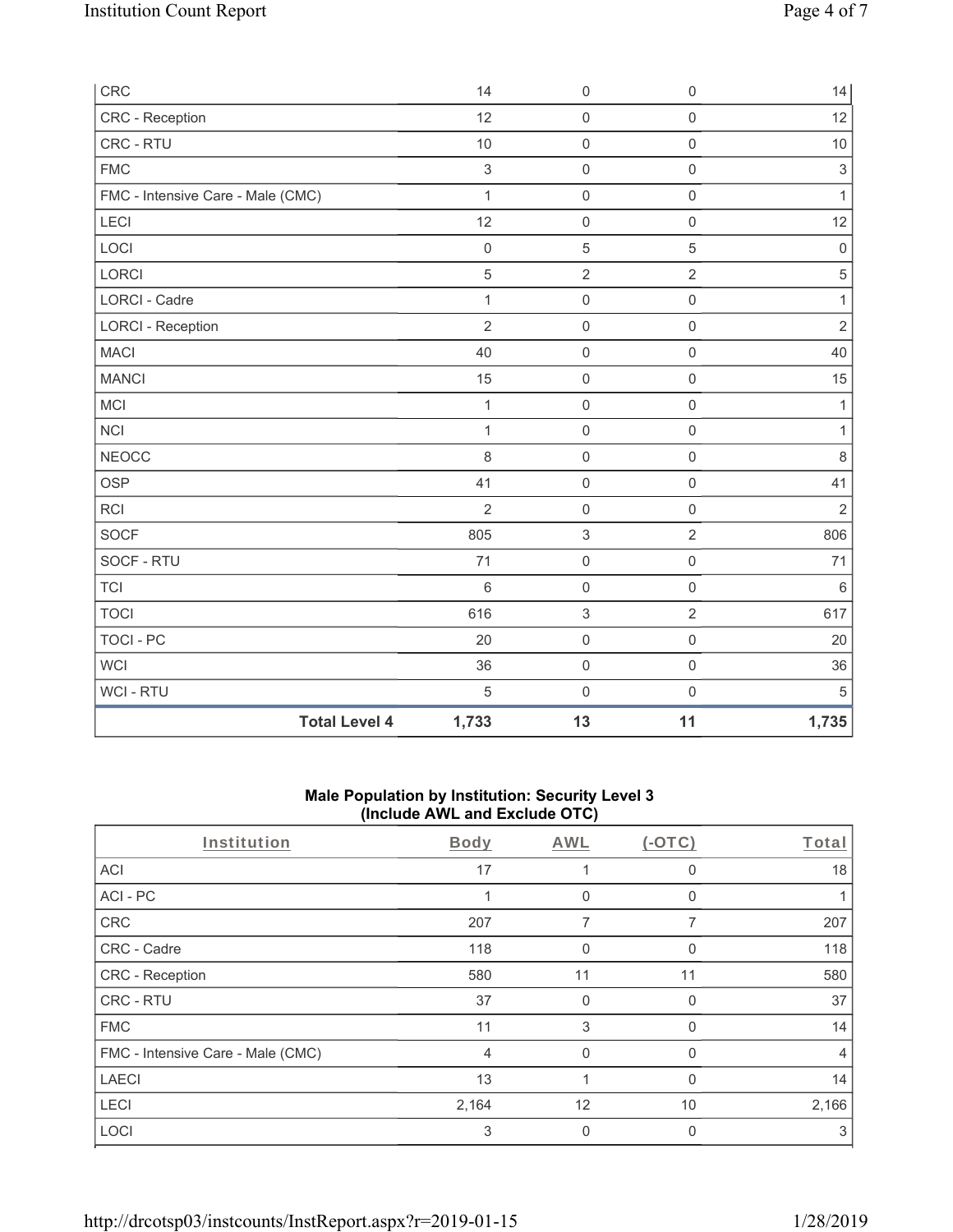| LORCI                    |                      | 76               | 31                  | 28                  | 79               |
|--------------------------|----------------------|------------------|---------------------|---------------------|------------------|
| LORCI - Cadre            |                      | $\boldsymbol{9}$ | $\mathbf 0$         | $\mathsf{O}\xspace$ | $\boldsymbol{9}$ |
| <b>LORCI - Reception</b> |                      | 564              | 1                   | 1                   | 564              |
| <b>MACI</b>              |                      | 852              | $\sqrt{5}$          | 4                   | 853              |
| <b>MANCI</b>             |                      | 2,171            | 23                  | 15                  | 2,179            |
| <b>NCCI</b>              |                      | $10$             | $\mathsf{O}\xspace$ | $\mathbf 0$         | $10$             |
| NCI                      |                      | 5                | $\mathsf{O}\xspace$ | $\mathsf{O}\xspace$ | 5                |
| <b>NEOCC</b>             |                      | 880              | $10$                | 8                   | 882              |
| <b>OSP</b>               |                      | $\overline{4}$   | $\mathbf 0$         | $\mathsf{O}\xspace$ | $\overline{4}$   |
| PCI                      |                      | 36               | $\mathsf{O}\xspace$ | $\mathsf{O}\xspace$ | 36               |
| <b>RCI</b>               |                      | 1,635            | 13                  | 12                  | 1,636            |
| <b>RICI</b>              |                      | 1                | $\mathbf 0$         | $\mathsf{O}\xspace$ | 1                |
| SCI                      |                      | $\mathfrak{S}$   | $\mathsf{O}\xspace$ | $\mathsf 0$         | $\,$ 3 $\,$      |
| <b>SOCF</b>              |                      | $\overline{2}$   | $\mathsf{O}\xspace$ | $\mathsf{O}\xspace$ | $\sqrt{2}$       |
| <b>TCI</b>               |                      | 883              | $\boldsymbol{9}$    | 8                   | 884              |
| <b>TOCI</b>              |                      | 10               | $\mathbf{1}$        | $\mathbf{1}$        | $10$             |
| <b>TOCI - PC</b>         |                      | 61               | $\mathsf{O}\xspace$ | $\mathsf{O}\xspace$ | 61               |
| <b>WCI</b>               |                      | 1,252            | $10$                | $10$                | 1,252            |
| WCI-RTU                  |                      | 16               | $\mathsf{O}\xspace$ | $\mathsf{O}\xspace$ | 16               |
|                          | <b>Total Level 3</b> | 11,625           | 138                 | 115                 | 11,648           |

# **Male Population by Institution: Security Level 2 (Include AWL and Exclude OTC)**

| Institution                       | Body           | <b>AWL</b>                | $(-OTC)$                  | Total          |
|-----------------------------------|----------------|---------------------------|---------------------------|----------------|
| <b>ACI</b>                        | 731            | $\overline{2}$            | 2                         | 731            |
| ACI-PC                            | 17             | $\mathbf 0$               | 0                         | 17             |
| <b>ACI - RTU</b>                  | 80             | $\mathbf 0$               | $\boldsymbol{0}$          | 80             |
| <b>BECI</b>                       | 1,470          | 9                         | 6                         | 1,473          |
| CCI                               | 2,020          | 16                        | 11                        | 2,025          |
| CRC                               | 108            | $\ensuremath{\mathsf{3}}$ | $\overline{2}$            | 109            |
| CRC - Cadre                       | 108            | 0                         | 0                         | 108            |
| CRC - Reception                   | 344            | 13                        | 11                        | 346            |
| <b>FMC</b>                        | 20             | $\overline{2}$            | $\boldsymbol{0}$          | 22             |
| FMC - Intensive Care - Male (CMC) | 13             | $\mathbf 0$               | $\mathbf 0$               | 13             |
| GCI                               | 376            | 5                         | $\ensuremath{\mathsf{3}}$ | 378            |
| <b>GCI-RTU</b>                    | 38             | 0                         | 0                         | 38             |
| <b>LAECI</b>                      | 1,114          | 19                        | 15                        | 1,118          |
| <b>LECI</b>                       | 22             | $\mathbf 0$               | $\boldsymbol{0}$          | 22             |
| LECI - Camp                       | $\overline{2}$ | $\mathbf 0$               | $\mathbf 0$               | $\overline{2}$ |
| LOCI                              | 1,213          | 5                         | 3                         | 1,215          |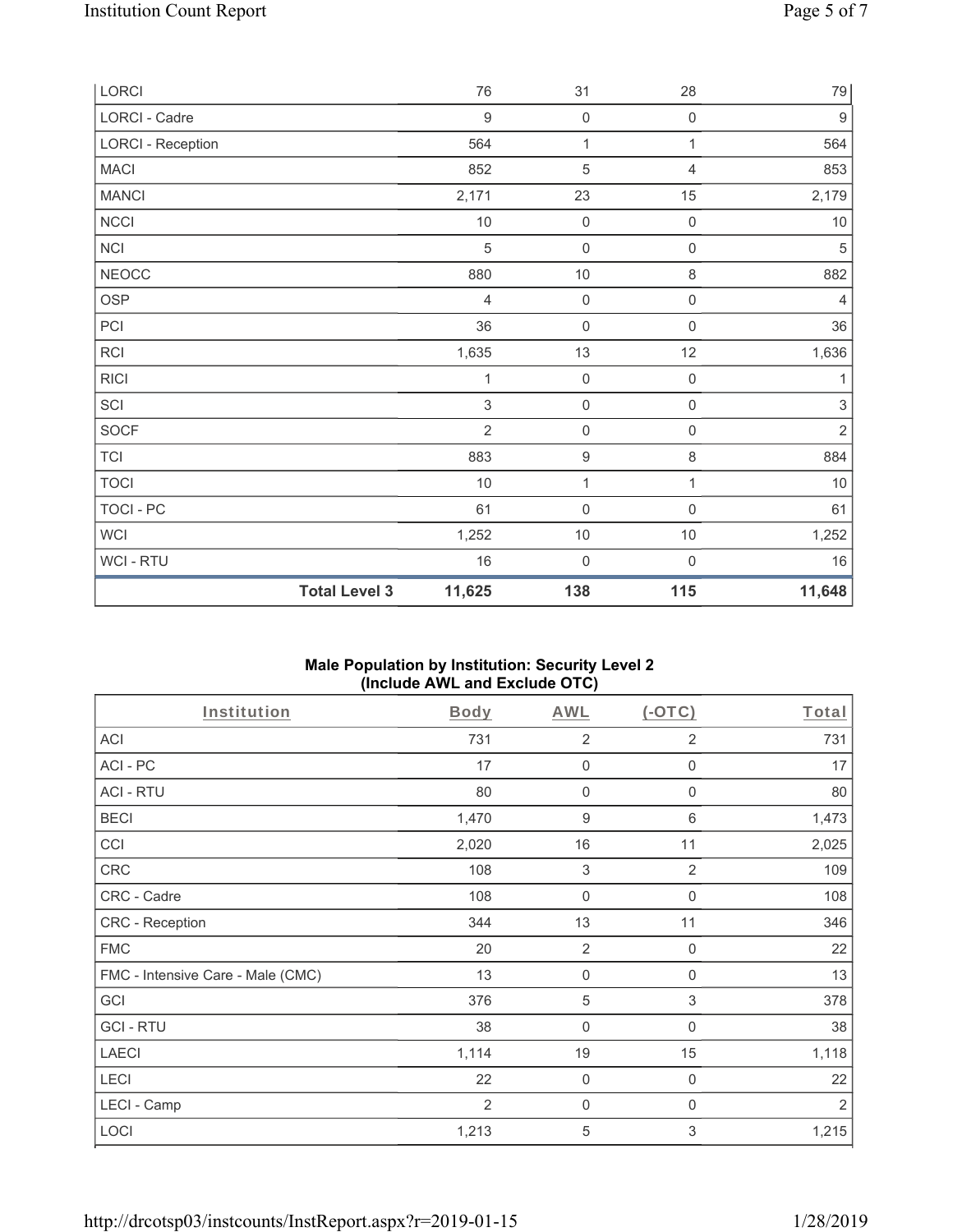| LORCI                    |                      | 142            | 26                  | 24                  | 144            |
|--------------------------|----------------------|----------------|---------------------|---------------------|----------------|
| LORCI - Cadre            |                      | 116            | 1                   | $\mathsf{O}\xspace$ | 117            |
| <b>LORCI - Reception</b> |                      | 292            | $\mathbf{1}$        | $\mathbf{1}$        | 292            |
| <b>MACI</b>              |                      | 92             | $\overline{2}$      | $\overline{2}$      | 92             |
| <b>MANCI</b>             |                      | 14             | 1                   | 1                   | 14             |
| MCI                      |                      | 1,632          | 11                  | $\,6$               | 1,637          |
| MCI - Camp               |                      | 1              | $\mathbf 0$         | $\mathsf 0$         | 1              |
| NCCI                     |                      | 1,193          | $\boldsymbol{9}$    | 6                   | 1,196          |
| <b>NCI</b>               |                      | 1,624          | 21                  | 17                  | 1,628          |
| <b>OSP</b>               |                      | $\overline{2}$ | $\mathsf{O}\xspace$ | $\mathsf{O}\xspace$ | $\overline{2}$ |
| PCI                      |                      | 937            | $10$                | 8                   | 939            |
| <b>RCI</b>               |                      | 122            | $\mathsf{O}\xspace$ | $\mathsf{O}\xspace$ | 122            |
| <b>RICI</b>              |                      | 1,444          | 23                  | 15                  | 1,452          |
| SCI                      |                      | 1,015          | $\,$ 5 $\,$         | $\mathbf 5$         | 1,015          |
| <b>SOCF</b>              |                      | 1              | $\mathsf{O}\xspace$ | $\mathsf{O}\xspace$ | 1              |
| <b>TCI</b>               |                      | $\overline{4}$ | $\mathsf{O}\xspace$ | $\mathsf{O}\xspace$ | $\overline{4}$ |
| TCI - Camp               |                      | $\overline{2}$ | $\mathbf 0$         | $\boldsymbol{0}$    | $\sqrt{2}$     |
| <b>TOCI - PC</b>         |                      | 3              | $\mathbf 0$         | $\mathsf 0$         | $\sqrt{3}$     |
| <b>WCI</b>               |                      | 13             | $\mathsf{O}\xspace$ | $\mathsf{O}\xspace$ | 13             |
|                          | <b>Total Level 2</b> | 16,325         | 184                 | 138                 | 16,371         |

# **Male Population by Institution: Security Level 1 (Include AWL and Exclude OTC)**

| Institution                       | Body | <b>AWL</b>                | $(-OTC)$    | Total          |
|-----------------------------------|------|---------------------------|-------------|----------------|
| <b>ACI</b>                        | 566  | 4                         | 0           | 570            |
| ACI-PC                            | 8    | $\mathbf 0$               | $\mathbf 0$ | 8              |
| <b>ACI - RTU</b>                  | 29   | 0                         | $\mathbf 0$ | 29             |
| <b>BECI</b>                       | 729  | 11                        | 9           | 731            |
| <b>BECI - Camp</b>                | 468  | $\mathbf 0$               | 0           | 468            |
| CCI                               | 550  | 1                         | 0           | 551            |
| <b>CRC</b>                        | 62   | $\ensuremath{\mathsf{3}}$ | 3           | 62             |
| CRC - Cadre                       | 2    | $\mathbf 0$               | $\mathbf 0$ | $\overline{2}$ |
| CRC - Reception                   | 132  | 4                         | 4           | 132            |
| <b>FMC</b>                        | 401  | $\sqrt{5}$                | $\mathbf 0$ | 406            |
| FMC - Intensive Care - Male (CMC) | 31   | 0                         | 0           | 31             |
| GCI                               | 679  | 15                        | 5           | 689            |
| GCI - Camp                        | 404  | 1                         | $\mathbf 0$ | 405            |
| <b>GCI-RTU</b>                    | 9    | $\overline{0}$            | 0           | 9              |
| <b>LAECI</b>                      | 625  | 10                        | 7           | 628            |
| LECI                              | 6    | $\mathbf 2$               | 2           | 6              |